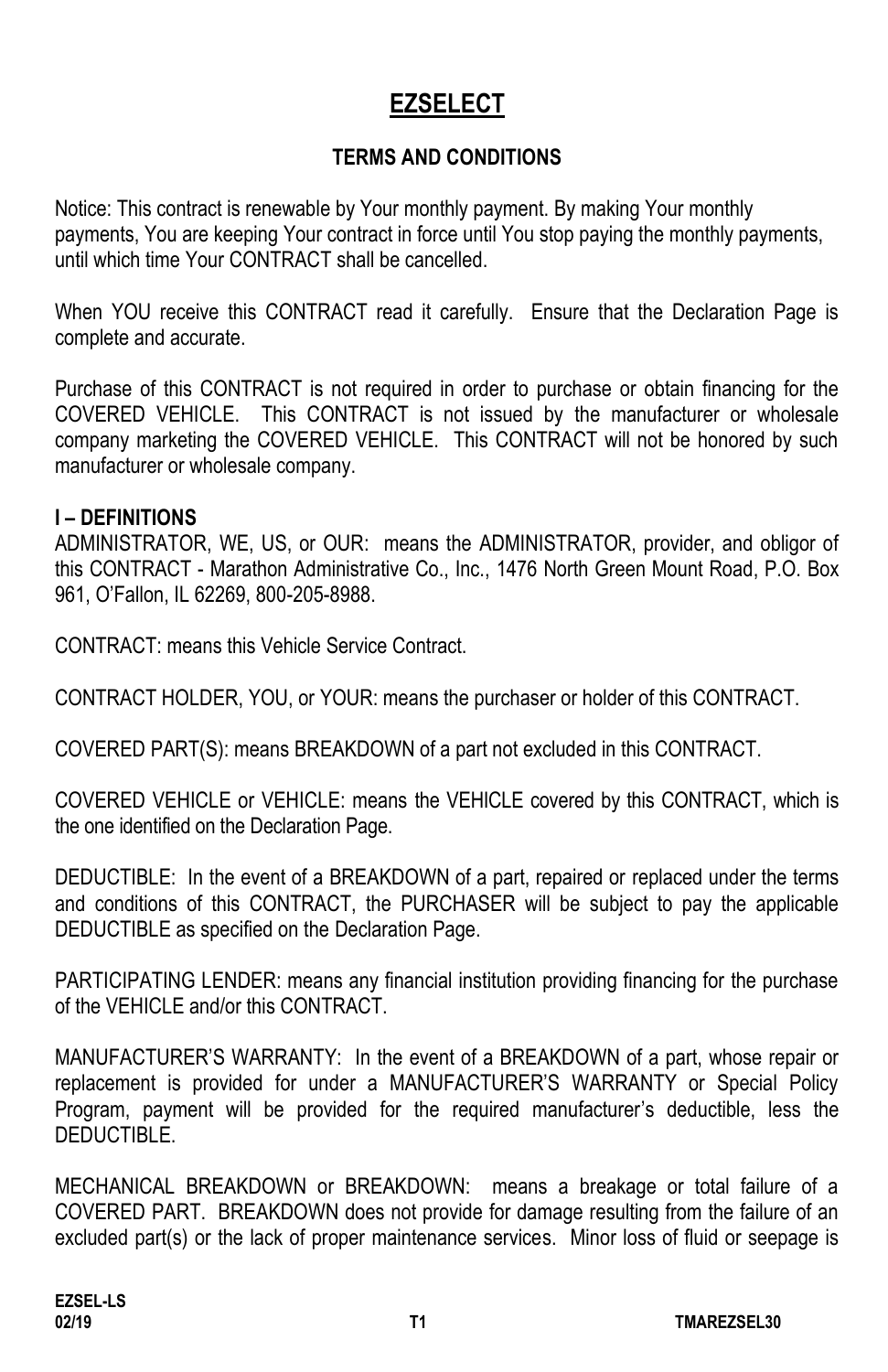considered normal and is not considered a MECHANICAL BREAKDOWN. A BREAKDOWN does not include gradual reduction in operating performance due to normal wear and tear.

TERMS: Coverage under this CONTRACT begins on the CONTRACT Sale Date listed on YOUR Declaration Page and will expire when this CONTRACT is terminated.

WAITING PERIOD: means no claims or Roadside Assistance will be paid on any claims or failures that occur within the number of days and miles specified on the Declaration Page from the odometer reading and CONTRACT Sale Date specified on the Declaration Page. The WAITING PERIOD also applies to CONTRACTS with a lapse in coverage due to non-payment.

## **II – INSURANCE COMPANY STATEMENT**

The performance and obligations of the provider for covered repairs under this CONTRACT are insured separately by a Reimbursement Insurance Policy issued by Lyndon Southern Insurance Company 10151 Deerwood Park Blvd., Bldg. 100, Ste. 500, Jacksonville, FL 32256, Tel: (800) 888-2738. If the Claims ADMINISTRATOR fails to pay a claim under this CONTRACT within 60 (sixty) days of proof of loss by YOU, the service CONTRACT HOLDER, YOU may make a direct claim against Lyndon Southern Insurance Company, Insurance Company of the South, or Atlantic Specialty Insurance Company. To do so, please call the following toll-free number for instructions: (800) 888-2738 or by writing to the aforementioned address.

When YOU receive this CONTRACT read it carefully. Ensure that the Declaration Page is complete and accurate.

Purchase of this CONTRACT is not required in order to purchase or obtain financing for the COVERED VEHICLE. This CONTRACT is not issued by the manufacturer or wholesale company marketing the COVERED VEHICLE. This CONTRACT will not be honored by such manufacturer or wholesale company.

## **III – CONTRACT HOLDER OBLIGATIONS**

- Vehicles with under 150,000 miles must change engine oil and oil filter at the manufacturer's recommended interval. Vehicles with over 150,000 miles must ensure that the engine oil and engine oil filter be changed every four (4) months or four thousand (4,000) miles, whichever occurs first (within a window of 1 month or 1,500 miles). Transmission service including fluid, flushes, and filter change must be performed every 12 months or 12,000 miles, on vehicles (6) six years or older. Transmissions in vehicles that are less than six (6) years old should service in accordance with the manufacturer requirements. Non-serviceable transmissions are excluded from this requirement.
- The CONTRACT HOLDER and the Repair Facility are required to obtain an authorization number prior to beginning any repairs that would be covered by this CONTRACT.
- The CONTRACT HOLDER is responsible for paying a DEDUCTIBLE for each visit to the Repair Facility. The DEDUCTIBLE is specified on the Declaration Page.
- The CONTRACT HOLDER is responsible for authorizing and paying for any tear down or diagnosis time needed to determine if the COVERED VEHICLE has a covered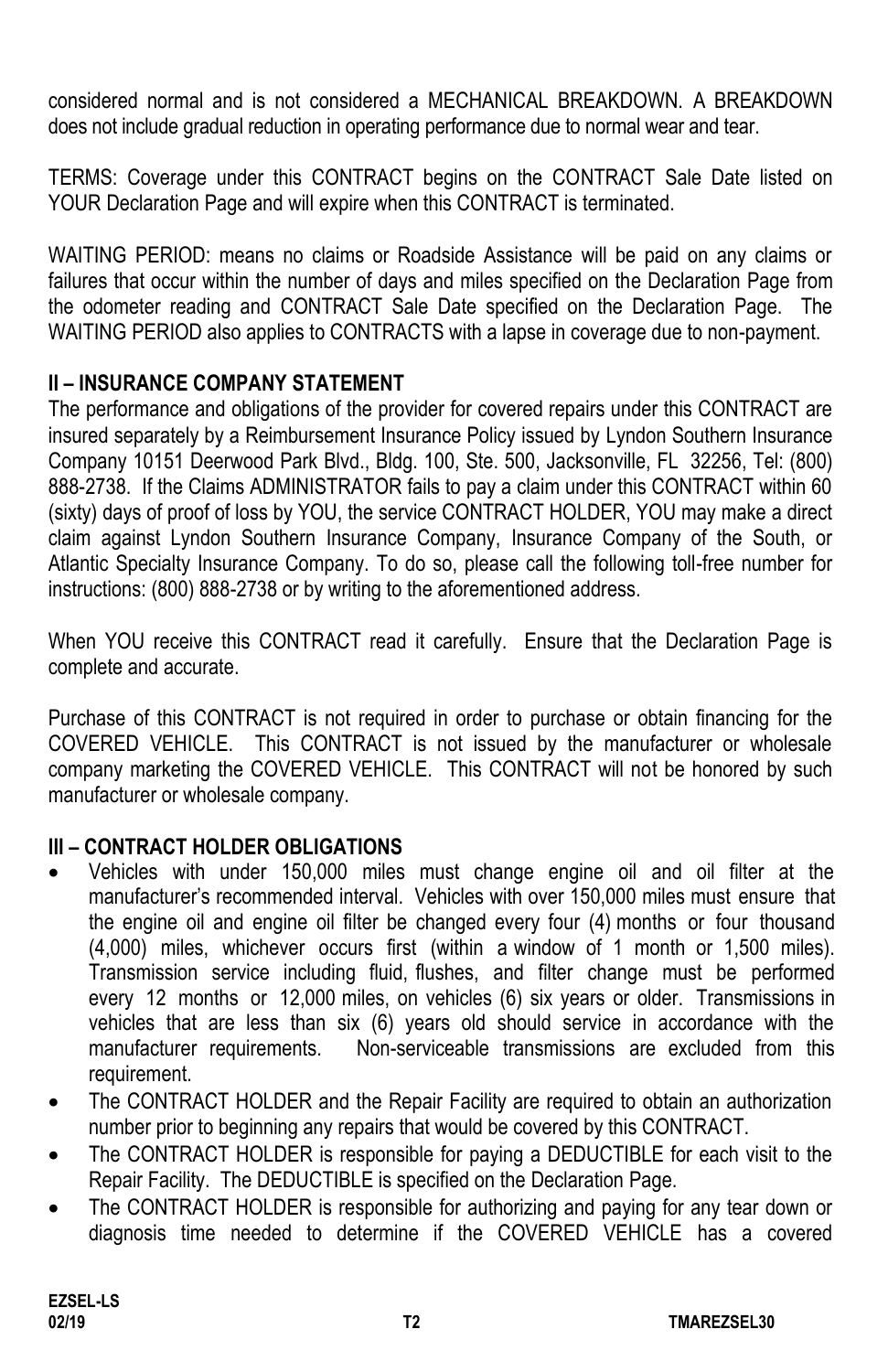BREAKDOWN. If it is subsequently determined that the repair is needed due to a covered BREAKDOWN, the ADMINISTRATOR will pay for such tear down or diagnosis. If the failure is not a covered BREAKDOWN, the CONTRACT HOLDER is responsible for payment of such tear down or diagnosis.

#### **IV – ADMINISTRATOR OBLIGATIONS**

If a covered BREAKDOWN of the VEHICLE occurs during the term of this CONTRACT, the ADMINISTRATOR will: pay the CONTRACT HOLDER or the Repair Facility for repair or replacement, as ADMINISTRATOR deems appropriate of the COVERED PART(S) which caused the BREAKDOWN, if the CONTRACT HOLDER has met his/her obligations as described in this CONTRACT. **Replacement parts can be of like kind and quality. They may include the use of new or remanufactured parts as determined by ADMINISTRATOR.**

#### **V – LIMIT OF LIABILITY**

In case of a BREAKDOWN, OUR liability is limited to repairing or replacing defective parts with like, kind, and quality including the replacement of all lost fluids in conjunction with the repair. . The limit of liability per covered vehicle is \$3,000.00 per occurrence to the engine, \$2,000.00 per occurrence to the transmission, \$1,500.00 per occurrence to the transfer case.

#### **VI – BENEFITS**

#### *1-888-754-0371* **ROADSIDE ASSISTANCE** *1-888-754-0371*

EMERGENCY ROADSIDE ASSISTANCE: Provides emergency road services for non-accident related incidents, where failure is due to a defect in material or workmanship.

Benefit Limits: For the TERM OF YOUR CONTRACT, the listed sign and drive (meaning YOU incur no expense up to program limit) benefits are available 24 hours a day / 365 days a year for covered breakdowns. The following *non-accident related* services are available for covered Breakdowns up to ten (10) occurrences over the term of your CONTRACT, each with a maximum benefit of \$50.00 per incident:

*Jump Starts* | *Flat Tire Changes* (using YOUR inflated spare) | *Vehicle Fluid Delivery* (cost of VEHICLE fluids extra) | *Lockout Assistance* (key cutting/replacement extra) | **Concierge Services** (courtesy help and emergency phone call support to relatives, police, etc.

**Towing** benefits up to a maximum of \$100.00 per occurrence, as it relates to a covered mechanical breakdown of the covered vehicle paid claim covered under this CONTRACT.

Services not available in areas where state providers are exclusively utilized.

\*\* Benefits are limited to "cash call with reimbursement" service only for the first forty five (45) days of coverage. \*\*

**SUBSTITUTE TRANSPORTATION***:* Should YOUR COVERED VEHICLE become inoperable due to the BREAKDOWN of a part (not excluded), upon authorization, payment will be provided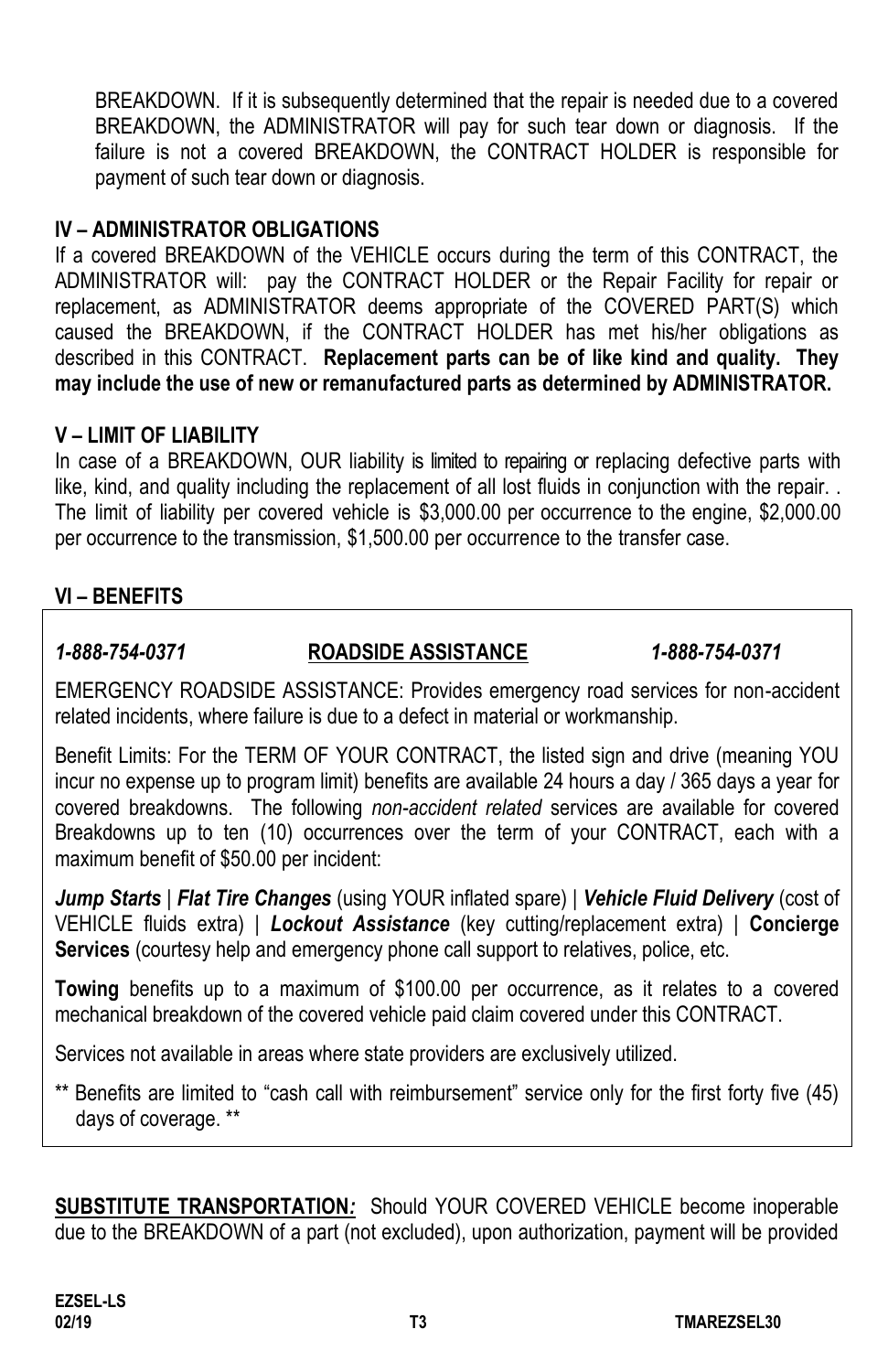to reimburse YOU for actual expenses incurred when renting a vehicle from a licensed car rental agency. Benefits will be allowed only for reasonable time necessary to complete the repair with a maximum benefit of five (5) calendar days. Maximum daily rental allowance is thirty dollars (\$30.00) per day, not to exceed one hundred fifty dollars (\$150.00) per visit. If due to part availability, and the repair cannot be completed in five (5) calendar days, an additional five (5) days may be allowed at thirty dollars (\$30.00) per day with a maximum additional benefit of one hundred fifty dollars (\$150.00), **PROVIDED ADDITIONAL AUTHORIZATION IS OBTAINED FROM THE ADMINISTRATOR**.

**LODGING REIMBURSEMENT***:* Reimburse the CONTRACT HOLDER for hotel and restaurant expenses up to \$50 per day for a maximum of three (3) days in the event of a BREAKDOWN covered by the CONTRACT, which occurs more than one hundred (100) miles from YOUR home and results in a Repair Facility keeping the COVERED VEHICLE overnight. The maximum benefit per occurrence is \$150. To receive hotel and restaurant reimbursement, the CONTRACT HOLDER must supply ADMINISTRATOR with his/her receipts from the providers of such services.

**EXTENDED TOWING BENEFIT:** In the event that YOUR towing benefit (included in the Roadside Assistance plan or provided by YOUR vehicle manufacturer) does not cover the full amount of the tow for an authorized repair, Administrator will reimburse You up to one hundred dollars (\$100.00) per occurrence for charges in excess of any other disbursements from other towing coverage plans. No Deductible will apply to this coverage.

## **VII. COVERAGES – WHAT THIS CONTRACT COVERS**

**ENGINE and WATER PUMP** – All internally lubricated parts of engine, including pistons, piston rings, piston pins, crankshaft and main bearings, connecting rods and rod bearings, camshaft and camshaft bearings, timing chain and timing gears, intake and exhaust valves, valve springs, oil pump, push rods, rocker arms, hydraulic lifters, rocker arm shafts and water pump. The Engine Block and Cylinder Heads are also covered if the above-listed parts caused a mechanical failure.

**TRANSMISSION** –Internally lubricated parts of manual or automatic transmissions, including torque converter case if damaged by the failure of an internally lubricated covered part, oil pump, drums, planetaries, sun gear and shell, shaft(s), bearings, shift rail, forks, and synchronizers.

**TRANSFER CASE** – up to (\$1,500.00) towards the repair or replacement of internally lubricated parts.

## **VIII. EXCLUSIONS – WHAT THIS CONTRACT DOES NOT COVER**

- **1. Repair or replacement of a covered component/part to correct conditions that may reasonably be assumed to have existed at the inception date of the coverage provided by this Contract (Pre-existing conditions);**
- **2. A Breakdown caused by lack of manufacturer's specified maintenance;**
- **3. A Breakdown caused by contamination of or lack of proper fuels, fluids, coolants or lubricants, including a Breakdown caused by a failure to replace seals or gaskets in a timely manner;**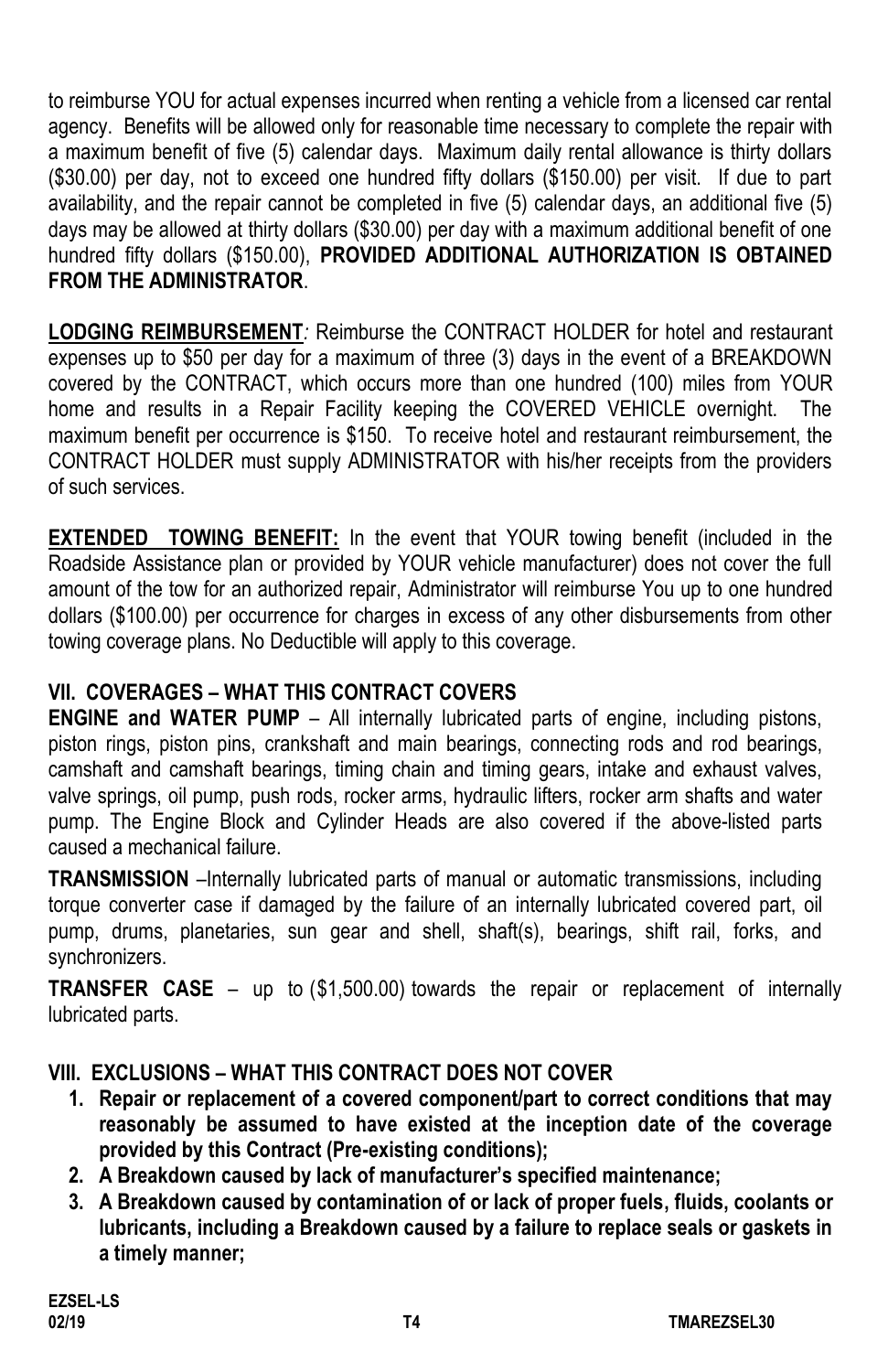- **4. Repair of any parts used, added or replaced during a covered repair which are not necessary to the completion of the covered repair or were not damaged by the failure of a Covered Part (Such replacement is considered betterment and is not covered by this Contract);**
- **5. Any cost covered by a repaires or suppliers guarantee, or any cost which would normally be covered by a manufacturer's warranty;**
- **6. For repair costs to any part that has not suffered a breakdown, Breakdowns due to cosmetic damage, physical damage, or if the wear on the parts has not exceeded the published field tolerance allowed by the manufacturer or a Breakdown caused by your failure to protect the vehicle from further damage when a breakdown has occurred, Or for any damage that results from your failure to have your vehicle towed to a repair facility, when having done so would have prevented additional damage, continued operation which includes your failure to observe warning lights , gauges, or any signs of overheating or component failure, such as fluid leakage unusual noises slipping, knocking, or smoking, and not protecting your vehicle by continuing to drive, creating damage beyond the initial failure. It is Your responsibility to be sure that all gauges and warning lights are operational.**
- **7. Any liability, cost or damages the Contract Holder may incur to the benefit of any other third parties other than Administrator – approved repair or replacement of Covered Parts which caused a Breakdown;**
- **8. A Breakdown caused by overheating, rust or corrosion;**
- **9. Replacement costs for any upholstery, paint, nuts, bolts, fasteners, fuses and fuseable links; a Breakdown caused by collision, fire, electrical fire or meltdown, theft, freezing, vandalism, flood, or for any hazard insurable under standard physical damage insurance policies whether or not such insurance is in force with respect to the vehicle;**
- **10. Loss of use, loss of time, loss profits or savings, inconvenience, commercial loss, or other incidental or consequential damages that results from a Breakdown;**
- **11. Liability for damage to property, or for injury to or death of any person arising out of the operation, maintenance or use of the vehicle, whether or not related to a Breakdown;**
- **12. Any costs or other benefit for which the manufacturer has announced its financial responsibility through any means including public recalls or special policies.;**
- **13. Any part not covered by, or excluded by the original vehicle manufacturer's warranty;**
- **14. A gradual reduction in operating performance due to normal wear and tear, such as to guides, valves, rings, and transmission clutch pack discs and bands, ("Wear and Tear") is defined as damage to a component that hasn't failed but doesn't meet the manufacturer's tolerances or specifications);**
- **15. Vehicles that have been modified from the manufacturers' specification and would void factory warranty by or with the Contract Holders knowledge, and that increases the likelihood of a Breakdown;**
- **16. Consequential damage of a covered component by a non-covered component is not covered;**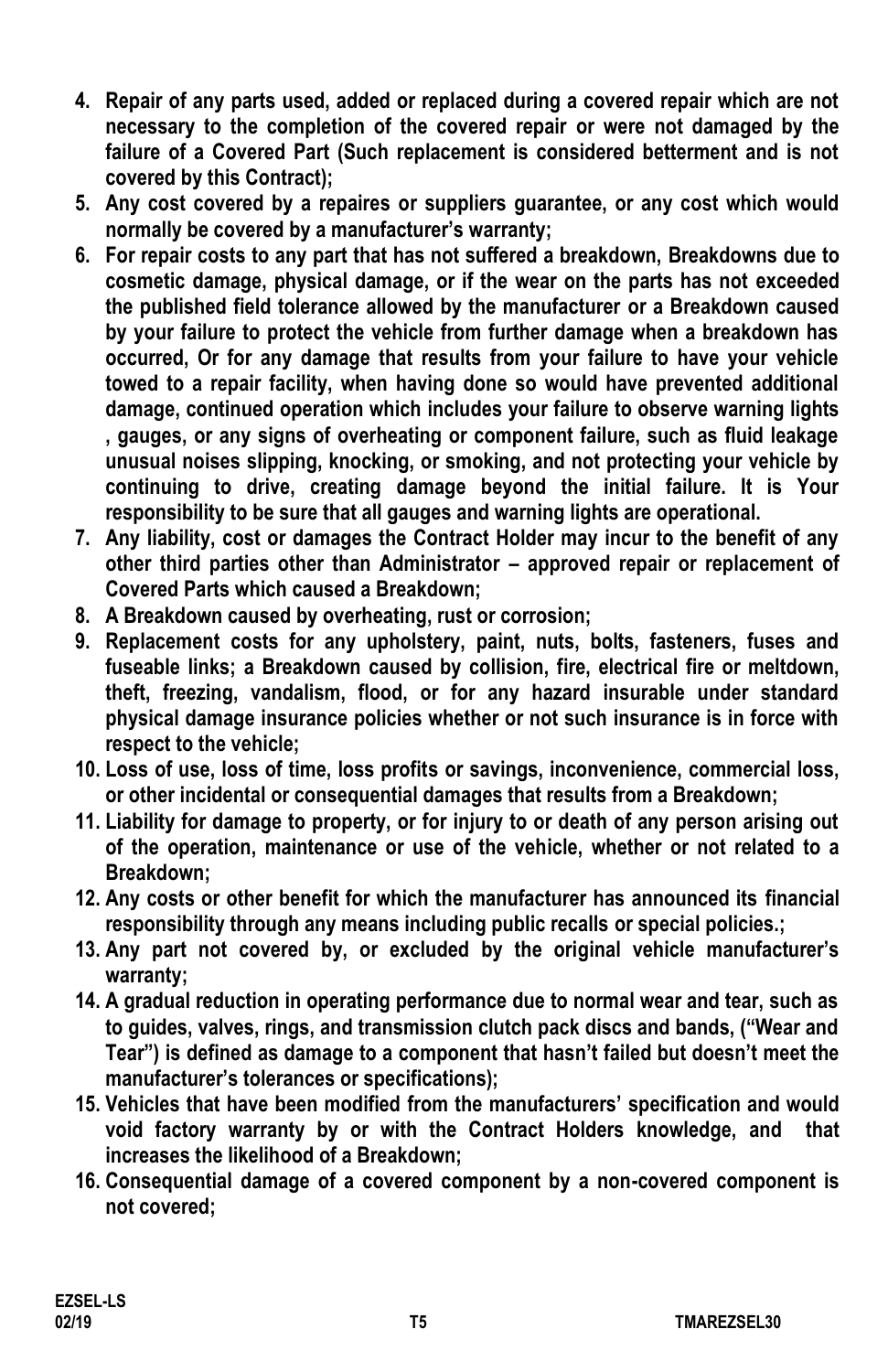- **17. Failure of a non-covered component caused by a covered component is not covered; and/or**
- **18. Continued operation of an impaired vehicle which causes further damage.**
- **19. INELIGIBLE VEHICLES: Any VEHICLE not expressly listed on the current contract rate card: VEHICLES with True Mileage Unknown (TMU), any vehicle that is flood damaged, Trucks over 1 ton classification, taxis, buses, and city and state owned vehicles, vehicles used for commercial purposes, vehicles used for racing competition, time trials or rallies, vehicles modified from manufacturer's specifications, vehicles not purchased/authorized through a licensed authorized agent, vehicles with fifth wheel (with the exception of camper trailers) and snow plow attachment, and vehicles purchased by a minor. Any grey market vehicles, salvaged or branded title vehicle or vehicles where the manufacturer's warranty has been voided or rescinded. Any vehicle with true mileage unknown at contract inception date.**
- **20. Any parts that are not listed under covered parts and components.**
- **21. ANY LOSS/EXPENSE FROM THE REPAIR AND/OR REPLACEMENT OF A LISTED PART NOT AUTHORIZED BY THE ADMINISTRATOR.**

## **IX. WHAT TO DO IF YOU HAVE A BREAKDOWN**

- 1. Use all reasonable means to protect the COVERED VEHICLE from further damage. This may require YOU to stop the COVERED VEHICLE, turn off the engine, and have the COVERED VEHICLE towed.
- 2. Present this CONTRACT to the Repair Facility, call ADMINISTRATOR, toll free at **1-877- 429-6611**. ADMINISTRATOR can be reached through the mail at P.O. Box 961, O'Fallon, IL 62269.
- 3. Prior to proceeding with repairs, ensure the Repair Facility calls ADMINISTRATOR with an estimate of repairs and receives an authorization number from ADMINISTRATOR.
- 4. ADMINISTRATOR reserves the right to inspect any BREAKDOWN prior to authorization.
- 5. In-home service is not provided under this CONTRACT. Any payment of the costs of transporting the COVERED VEHICLE for service is provided under this CONTRACT exclusively pursuant to the terms and conditions of this CONTRACT.
- 6. The CONTRACT HOLDER is responsible for paying a DEDUCTIBLE for each visit to the Repair Facility, as specified on the declaration page.

## **X. HOW TO SUBMIT A CLAIM**

- 1. Contact or have a representative of the repair facility contact ADMINISTRATOR'S Claim Department BEFORE any work is performed by calling 1-877-429-6611.
- 2. Upon diagnosis and determination of covered items, subject to the terms and conditions of this CONTRACT, ADMINISTRATOR will issue an authorization number. The authorization number MUST appear on all repair bills. Failure to obtain authorization PRIOR TO REPAIRS will result in non-payment of claim. Fraudulent or misuse of this CONTRACT will result in non-payment of claim and cancellation of this CONTRACT. ADMINISTRATOR RESERVES THE RIGHT TO INSPECT ALL VEHICLES PRIOR TO OR AFTER REPAIRS ARE PERFORMED.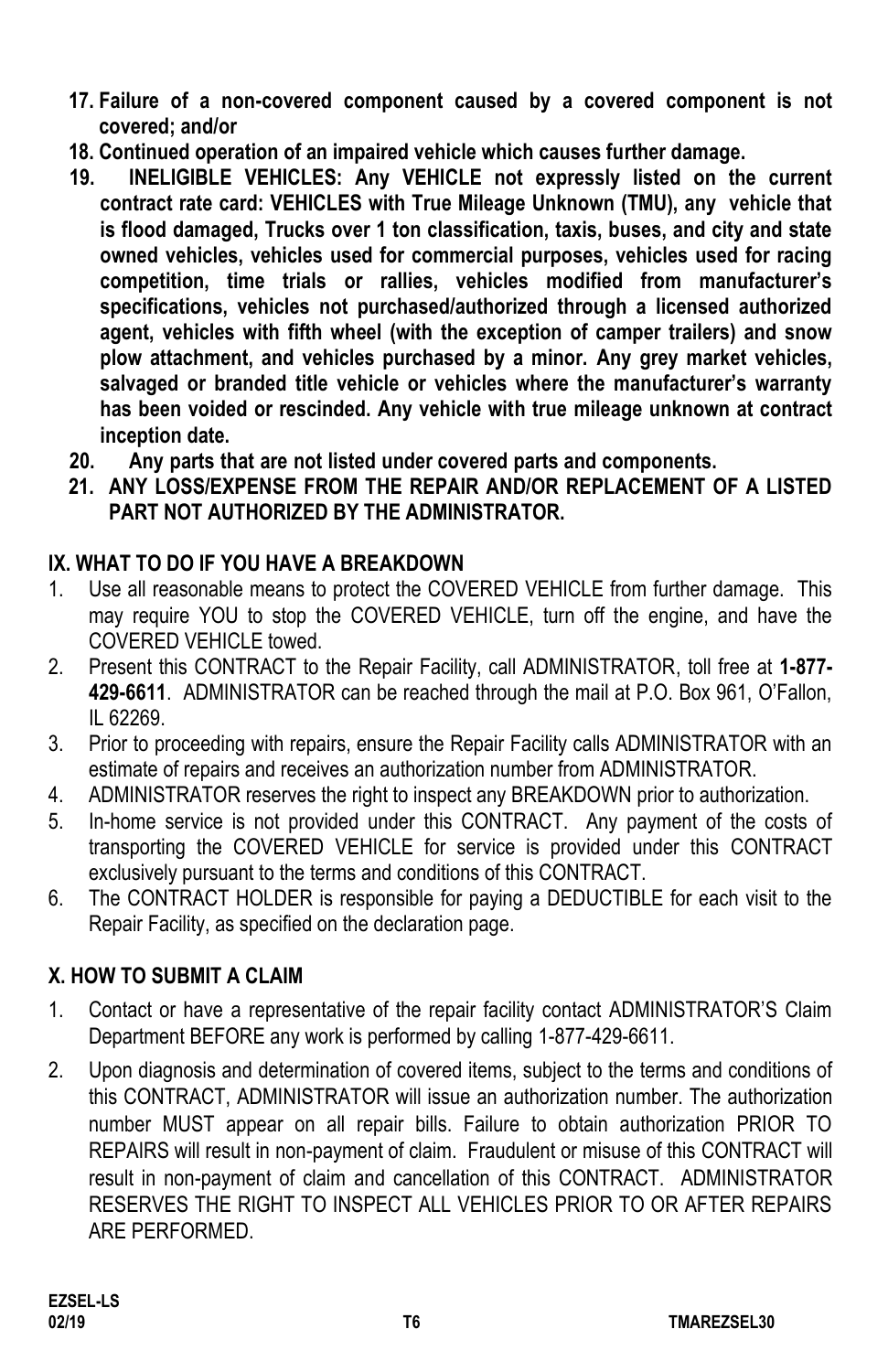- 3. For emergency repairs, should a BREAKDOWN occur after the ADMINISTRATOR'S normal business hours or on a national holiday, the pre-authorization requirement is amended. The ADMINISTRATOR must still be contacted when reasonably possible following the BREAKDOWN. Such unauthorized repair claims will be subject to adjustment in cases of excessive parts or labor charges. The labor cost to be determined by a flat rate labor manual Alldata multiplied by the customary labor charge for the repair/replacement of a protected part. The labor rate allowed shall not exceed the national average labor rate.
- 4. Upon the filing of a claim under this CONTRACT, ADMINISTRATOR will verify the validity of the CONTRACT (proper owner, proper vehicle, CONTRACT still in force), verify the BREAKDOWN with the Repair Facility, verify coverage, and authorize repair of COVERED PARTS (provide Repair Facility with authorization code and confirm cost of repair). Payment is provided through direct billing, credit card, or CONTRACT HOLDER reimbursement.

## 5. **PAYMENT OR REIMBURSEMENT OF CLAIMS PAYMENT OPTION:**

When the damage and repair falls within the scope of this CONTRACT, and authorization to proceed with the repair is obtained from the ADMINISTRATOR and the repair work is completed, ADMINISTRATOR will then reimburse YOU or the repair facility for the approved cost of the work performed on YOUR VEHICLE that is covered by this CONTRACT less the Deductible (if any) and state sales tax where applicable. The ADMINISTRATOR will arrange for such payment by check or nationally recognized credit card (usually Visa ® or MasterCard ®.)

**REIMBURSEMENT OPTION**: YOU or the repair facility may claim reimbursement from the ADMINISTRATOR, by submitting the paid invoice to the address below. Claims must be submitted within 180 days from the ADMINISTRATOR authorization date to qualify for reimbursement. If YOU show that it was not reasonably possible to give notice or file the proof of loss within the 180 days and that notice was filed as soon as reasonably possible, then YOU will still receive reimbursement for YOUR claim. The following information must be included with YOUR paid invoice and is generally supplied to YOU by the repair facility YOU selected:

- **1.** Your mechanical complaint.
- **2.** Itemized listing of replacement parts names, numbers and prices.
- **3.** Description of labor and charges necessary to correct the mechanical failure.
- **4.** Vehicle Mileage.
- **5.** Date of Repair.
- **6.** Authorization and contract CONTRACT number.

**7.** Completed repair order (all applicable sublet repair bills). Rental Car agreement charges (licensed rental agency only) will be reimbursed to you upon receipt by the Administrator of the paid rental agreement charges.

**8.** A signed Work Completed Form. This form will be provided to YOUR repair facility by the ADMINISTRATOR.

#### **XI. CANCELLATION PROCEDURE**

1. YOU may cancel this CONTRACT at anytime. All cancellation requests made within sixty (60) days of the CONTRACT Sale Date will be eligible for a full refund, less